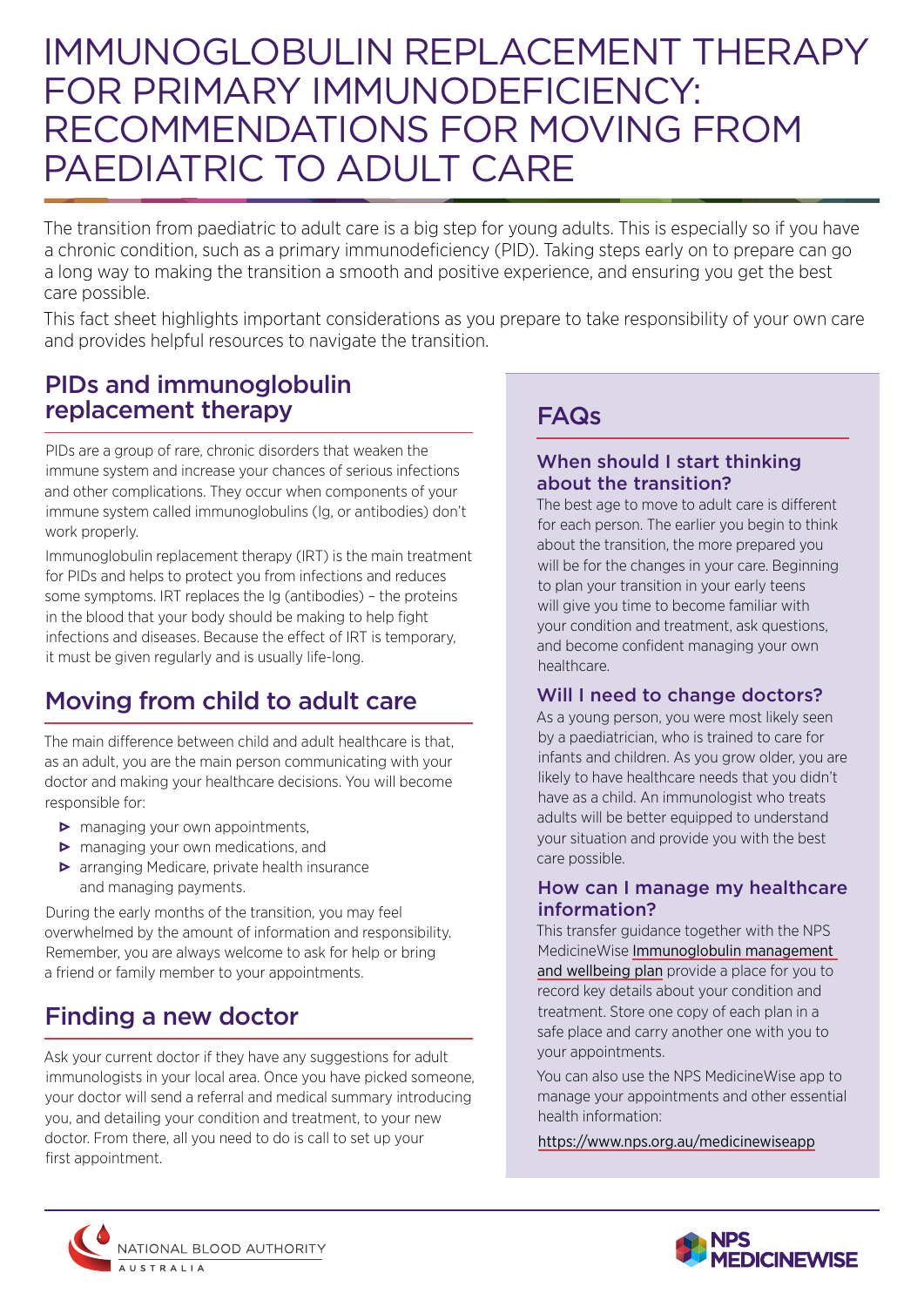#### **Healthcare skills checklist**

#### Having a clear understanding of your condition and treatment and knowing how to independently manage your healthcare will make the transition from child to adult care smoother.

Think about how confident you are with the following items. Tick any that you are unsure about and make sure to discuss these with your family or healthcare team.

| My health                                                                                     | My healthcare                                                                          |
|-----------------------------------------------------------------------------------------------|----------------------------------------------------------------------------------------|
| I understand what my condition is and can<br>describe it to others                            | I know what to do if I have a medical<br>emergency                                     |
| I understand my treatment and treatment plan                                                  | I know who to call if I have non-urgent medical<br>questions or concerns               |
| I know the names of my medications, when to<br>take them, and what they are used for          | can complete medical forms                                                             |
| I know the common and serious side effects<br>from my treatments                              | I know who my GP and immunologist are and<br>can make my own medical appointments      |
| I know my allergies and actions to take if I have<br>an allergic reaction                     | I know when my next appointments are                                                   |
| I am comfortable administering my own<br>subcutaneous immunoglobulin (SCIg, if<br>applicable) | I know the details of my Medicare card and any<br>private health insurance             |
|                                                                                               | I am comfortable discussing my health, asking<br>questions, and communicating concerns |
| Record your questions or concerns in the space below:                                         |                                                                                        |

# Tips for preparing for the transition

- ▶ Ask your current doctor to explain information you do not understand
- $\triangleright$  Make your first appointment with your new doctor and note their location and contact details
- Ensure your referral and medical summary are current
- $\triangleright$  Keep a record of your treatments, medications, and allergies
- Write down a list of questions or concerns before seeing your new doctor
- Bring your Medicare card or card details to the appointment

### Where to find support

Managing a chronic health condition can be challenging, but you are not alone. Local support groups can provide social, emotional, educational, and advocacy support, and can connect you to others with similar experiences.

- The Australian Society of Clinical Immunology and Allergy provides resources for patients, consumers, and carers: https:/[/www.allergy.org.au/patients/information](http://www.allergy.org.au/patients/information)
- Immune Deficiencies Foundation Australia provides education, awareness, and advocacy on PIDs: [https://www.idfa.org.au/](https://www.idfa.org.au/ )
- AusPIPS provides advocacy and support for people living with PID: <https://www.auspips.org.au/>